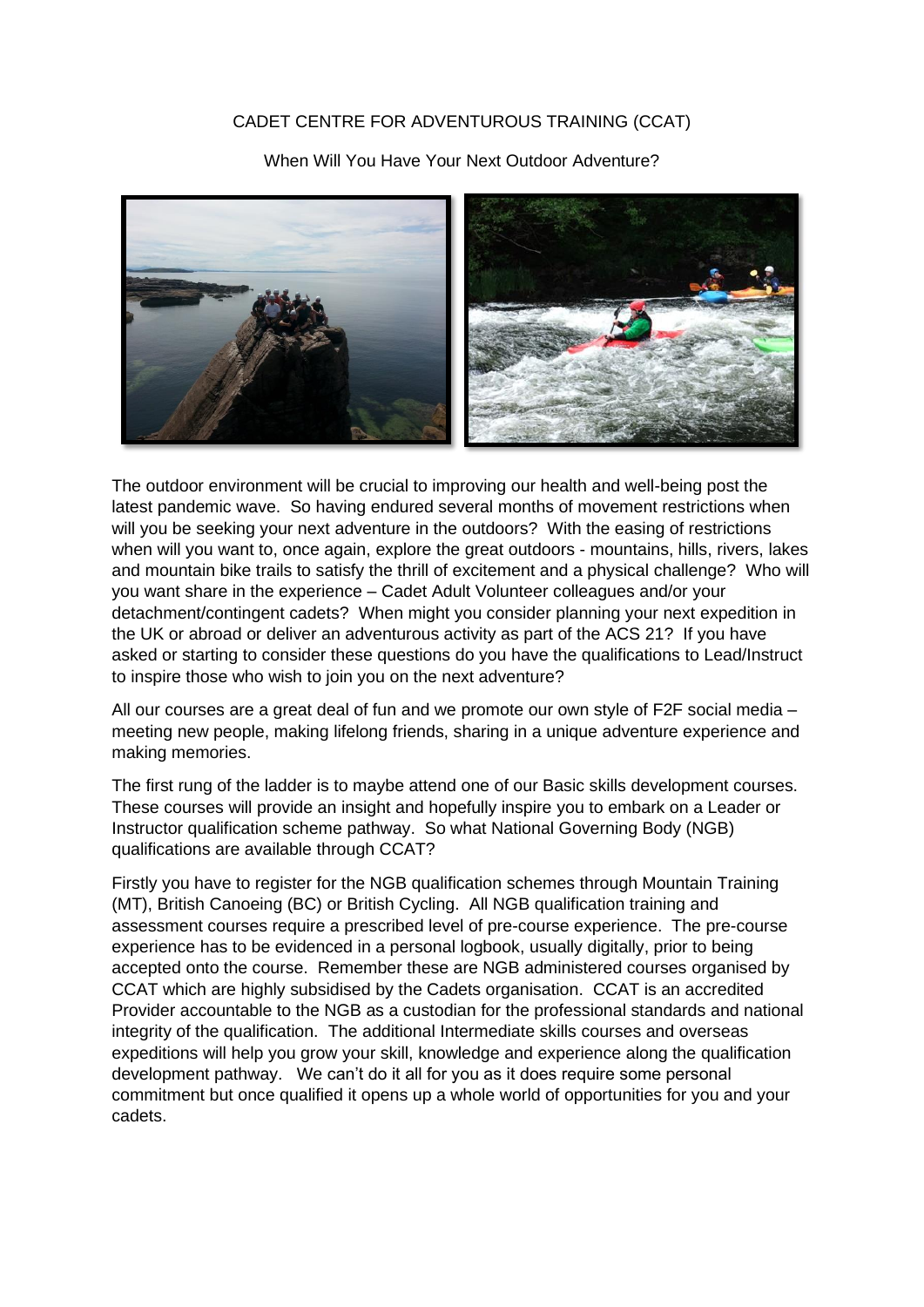The perception within the Cadets organisation is it takes too much time and you have to be super fit to gain a nationally recognised AT qualification. Great quality AT Leaders and Instructors come in all shapes, sizes and ages, all you need is passion.

The time and commitment required is simply to ensure that you have the essential level of skill, knowledge and experience to safely manage a group of peers or cadets to enjoy their outdoor activity experience.

## **Mountain Training**

[www.mountain-training.org](http://www.mountain-training.org/) and [www.armycadetadventure.co.uk](http://www.armycadetadventure.co.uk/)



## **Lowland leader Award (LLA)**

The Lowland Leader award trains and assesses candidates in the skills required to lead others on walks in lowland countryside and woodland - walks must not cross any hazardous terrain (e.g. cliffs, very steep slopes, water hazards etc.), throughout the walk the group should never generally be more than 3km away from a key access point such as a car park, lay-by or populated area, walks will require the ability to plan routes, use simple navigation skills using a map and compass and be self-sufficient, walks must follow paths or tracks that are both marked on a map and clearly visible on the ground and that do not require navigation across untracked areas, walks must use bridges or other recognised water crossing points and walks must only take place in summer conditions.

Training Course – 2-days (16hrs) **21-22 May, 11-12 Jun, 3-4 Jul, 5-6 Nov** and Assessment Course – 2-days (16hrs) **25-26 Jun, 26-27 Nov 22**

## **Hill & Moorland Leader (H&ML)**

The Hill and Moorland Leader award trains and assesses candidates in the skills required to lead others on walks in hill and moorland areas - open, uncultivated, non-mountainous high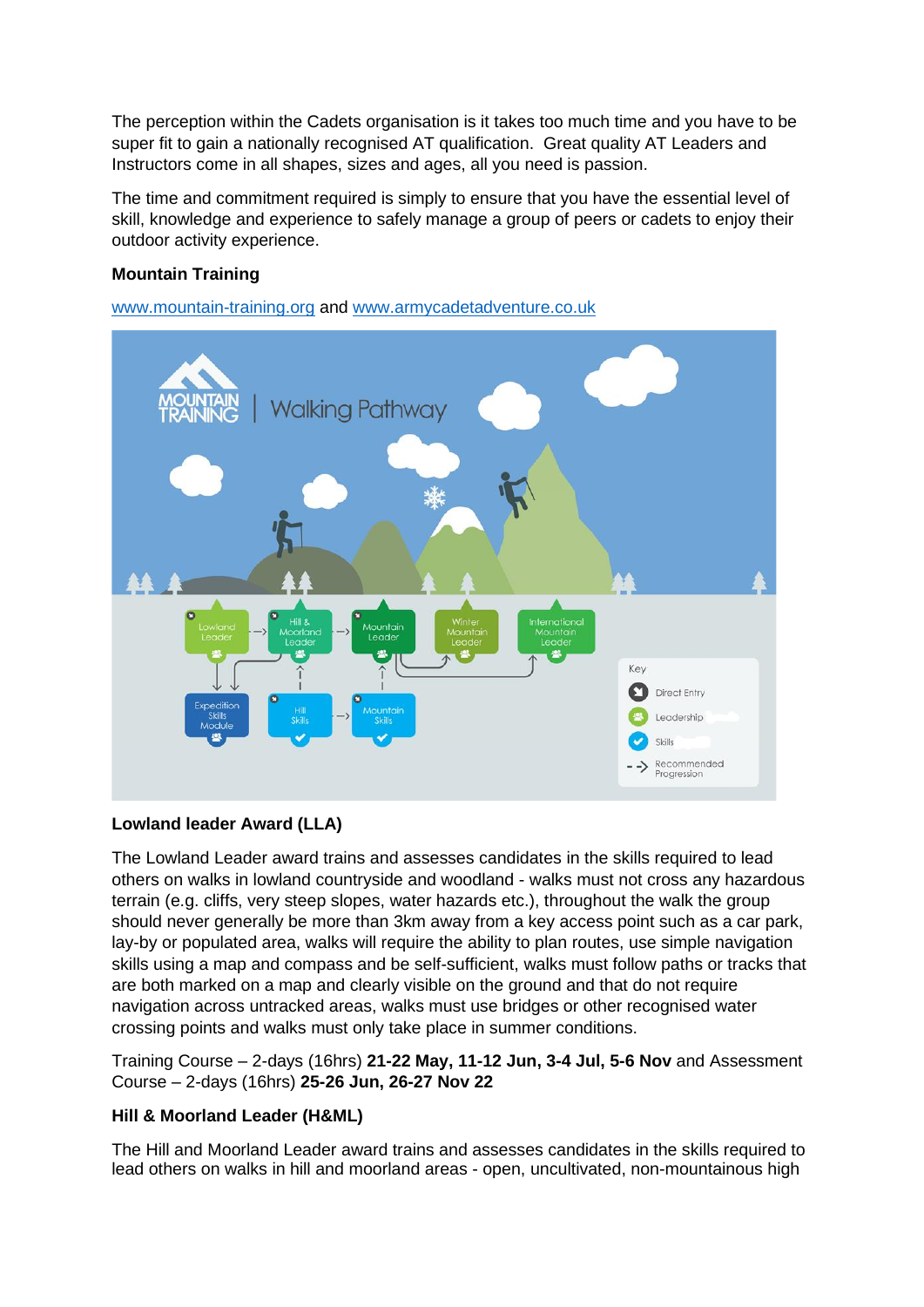or remote country known variously as upland, moor, bog, fell, hill or down, areas enclosed by well-defined geographical or man-made boundaries such as classified roads, areas of remoteness that are easily exited in a few hours, returning to a refuge or an accessible road, areas where movement on steep or rocky terrain is not required and walks must only take place in summer conditions.

Training Course – 3-days (30hours) **7-9 May, 24-26 Sep** and Assessment Course – 3-days (30hours) **25-27 Jun, 26-28 Nov 22**

## **Mountain Leader (MLS)**

The Mountain Leader award trains and assesses candidates in the skills required to lead others on walks in the lowlands, hills and mountains of the UK and Ireland. The scheme does not cover the skills required for the planned use of a rope.

Training Course – 6-days (60hours) **19-24 Jun, 25-30 Sep** and Assessment Course **22-26 Aug 22**



## **Climbing Wall Instructor (CWI)**

The Climbing Wall Instructor award holder can teach climbing skills, take people climbing and bouldering and manage groups safely in these activities. A qualified award holder can operate on indoor and outdoor artificial bouldering venues and indoor and outdoor climbing walls.

Training Course – 2-days **21-22 May, 11-12 Jun, 17-18 Sep** and Assessment Course – 2 days **5-6 Nov, 19-20 Nov 22**

## **Rock Climbing Instructor (RCI)**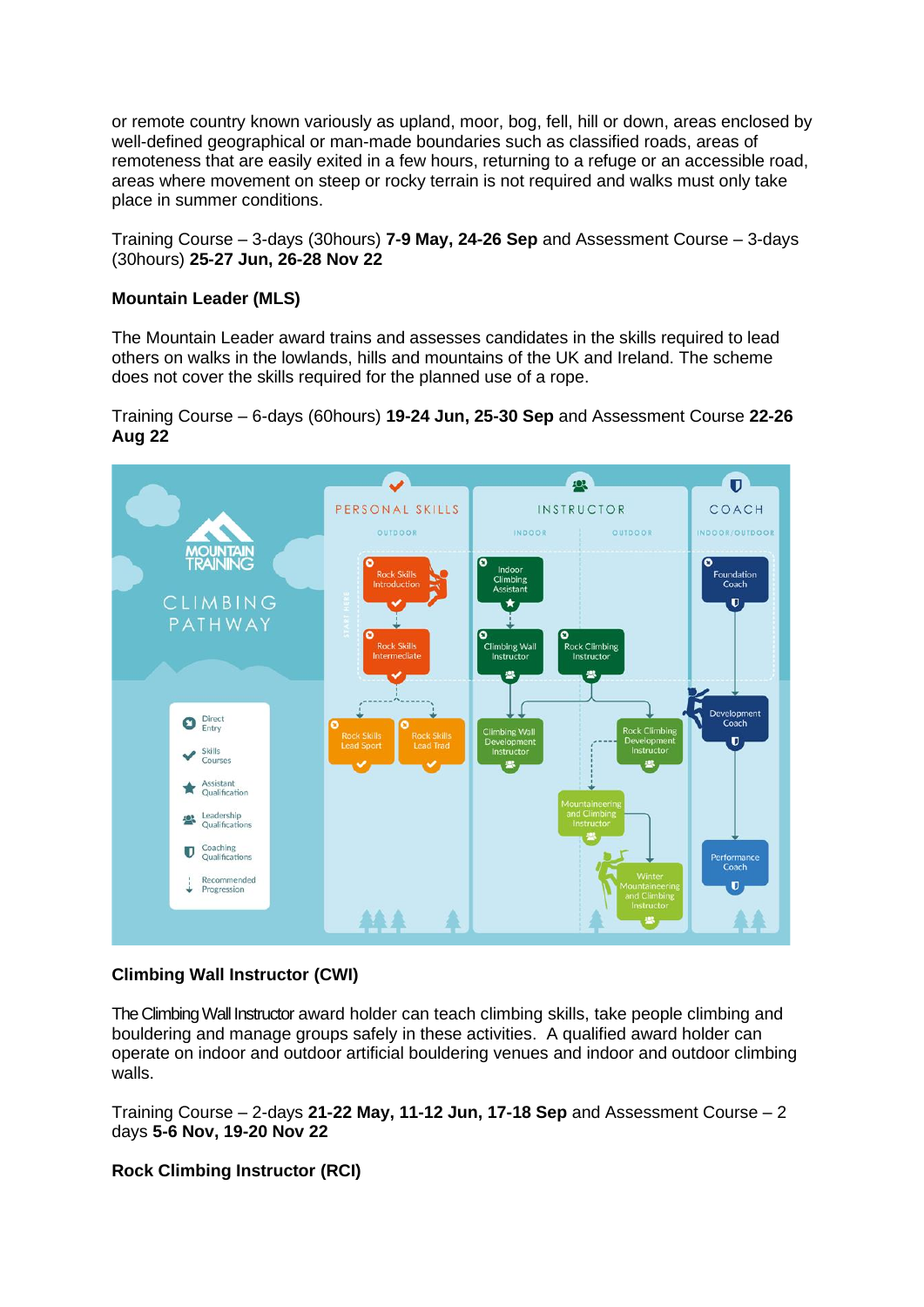A qualification holder can operate on single pitch trad and sport crags, indoor and outdoor bouldering venues and climbing walls & towers.

Training Course – 3-days **7-9 May, 17-19 Sep** and Assessment Course 3-days **24-26 Sep 22**

# **British Canoeing**

[www.britishcanoeing.org.uk](http://www.britishcanoeing.org.uk/) and [www.armycadetadventure.co.uk](http://www.armycadetadventure.co.uk/)



### **Paddlesport Instructor (PSI)**

A Paddlesport Instructor is someone who runs starter and taster sessions and short journeys in very sheltered water, within the safety management systems of your clubs/centres or other organisations. Paddlesport Instructors enable newcomers to have a great first time experience on the water, by creating a fun and safe environment, encouraging new paddlers to come back. A Paddlesport Instructor is an enthusiastic paddler, who is keen to introduce people to the sport. Candidates can choose the craft they wish to complete the qualification – kayak, Canoe, Touring, Stand Up Paddleboard

Paddlesport Instructor Course – 5-days (includes Foundation safety & Rescue Training course 1-day plus Explore Personal Performance Course 2-day and Paddlesport Instructor 2-day. Three qualifications rolled up into 5 days **2-6 May, 3-7 Jul, 3-7 Oct 22**

#### **Paddlesport Leader (PSL)**

The primary role of the Paddlesport Leader is to lead safe, quality and enjoyable trips based on their group's needs and aspirations. Safety, quality and enjoyment will primarily be achieved through choice of venue, equipment and leadership strategies that match the group's specific needs. The award does not include progressive coaching of technical skills but focuses on learning through experience. The qualification is designed such that the Leader can choose the craft from which they work, and can look after others in both single discipline and mixed fleets. This may include for example; touring kayaks, open canoes, suitable sit-on-tops, general purpose kayaks, stand-up-paddleboards, crew boats, or racing craft.

Paddlesport Leader Training – 2-days **7-8 May, 11-12 Jun, 5-6 Nov** and Assessment 2-days **3-4 Dec 22**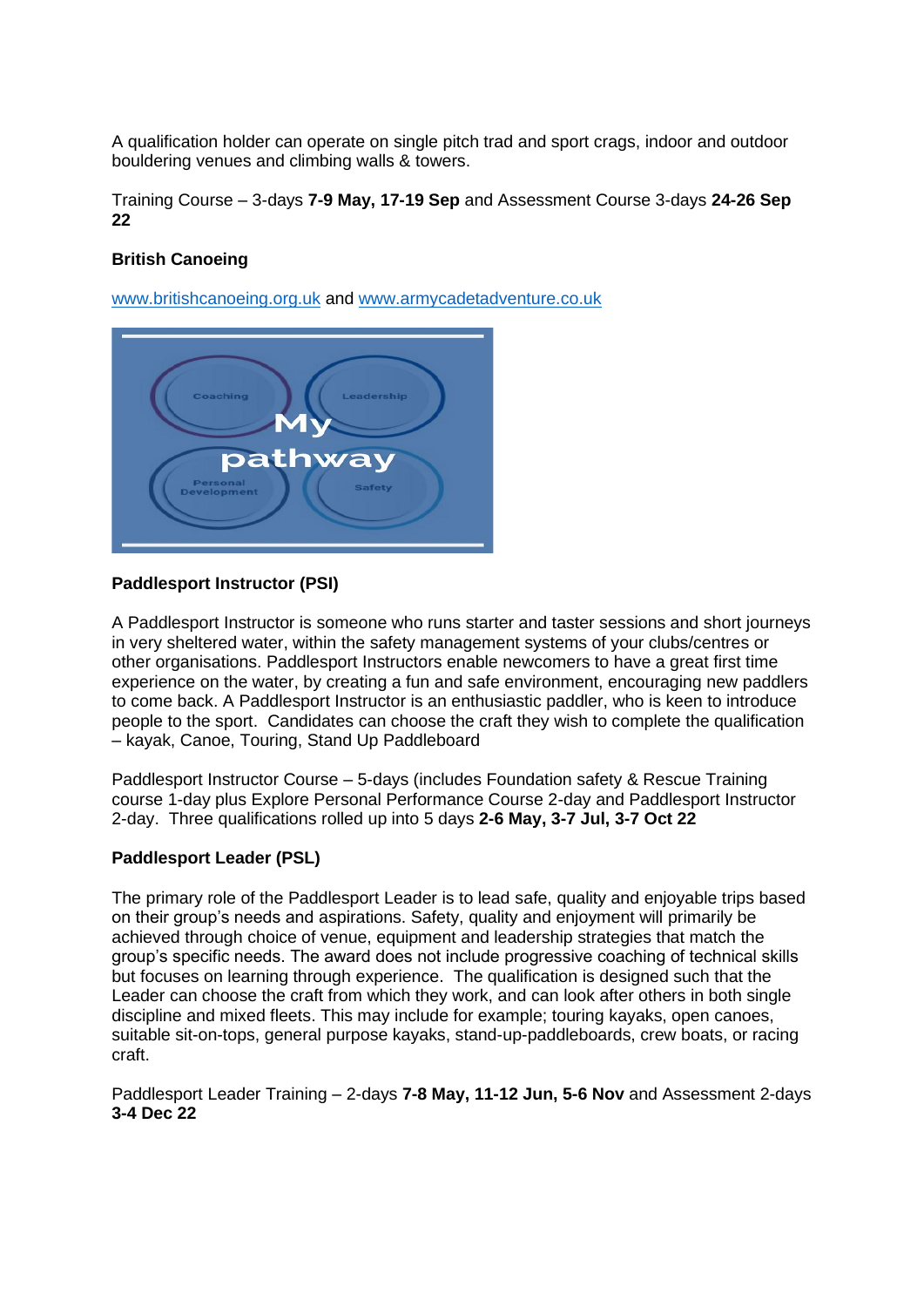# **Open Water Canoe Leader (OWCL)**

The OCWL training is a 2-day course designed to develop selected candidates with the essential personal skills and knowledge as preparation for an assessment. The environmental conditions remit for the OCWL qualification is: large areas of open water that exceed the sheltered water definition, where the paddlers are no more than 500 metres offshore and in wind strengths that do not exceed Beaufort force 4. The 2-day training programme will include leadership skills, personal paddling skills, rescue skills and underpinning background knowledge.

Training Course – **19-20 Nov 22**

# **Sea Kayak Leader (SKL)**

The SKL training is a 2-day course designed to develop selected candidates with the essential personal skills and knowledge as preparation for an assessment. The environmental conditions remit for the SKL qualification is: a stretch of coastline with some areas where it is not easy to land but there will always be straightforward land points a maximum of two nautical miles apart. Crossings not exceeding two nautical miles. Up to 2 Knots of tide (but not involving tide race or overfalls). Wind strengths do not exceed Beaufort force 4. Launching and landing through surf (up to 1 metre, trough to crest height). The 2 day training programme will include leadership skills, personal paddling skills, rescue skills and underpinning background knowledge.

Training Course – **19-20 Nov 22**

# **British Cycling Mountain Biking**

[www.britishcycling.org.uk/mtbleadership](http://www.britishcycling.org.uk/mtbleadership) and [www.armycadetadventure.co.uk](http://www.armycadetadventure.co.uk/)

## **Mountain Bike Fundamentals**

Together with Scottish Cycling and experts in the outdoor industry, British Cycling have developed a course that combines online learning with face-to-face training and assessment to give you all the skills you need to lead mountain bike rides. The course is ideal for anyone who wants to lead groups using mixed road and off-road environments. This might include rides that are already taking place but require development and insurance, or perhaps you are looking to organise activity for your school, college, activity centre – or simply a group of friends. Your remit would be to lead on terrain that ranges from the urban fringe and gravel tracks through to open countryside, woodland and most trail centre blue routes.

2-days Training and Assessment **4-5 Jun, 25-26 Jun, 24-25 Sep 22**

## **Mountain Bike Level 2**

The Level 2 Mountain Bike Leadership Award is the entry point for experienced mountain bikers wanting to use their experience to safely guide others on off-road terrain. The award is ideal for anyone, who is either working in the outdoor sector, volunteering at a club, looking to start up their own lead MTB rides or simply has a personal interest in gaining additional skills.

The course covers topics such as planning and delivery of rides, leading techniques for effective group management, map reading and navigation, management of accidents and emergencies, equipment set-up, trailside repairs and core mountain bike techniques.

MBL Level 2 Training Course – 2-days **5-6 Nov 22**